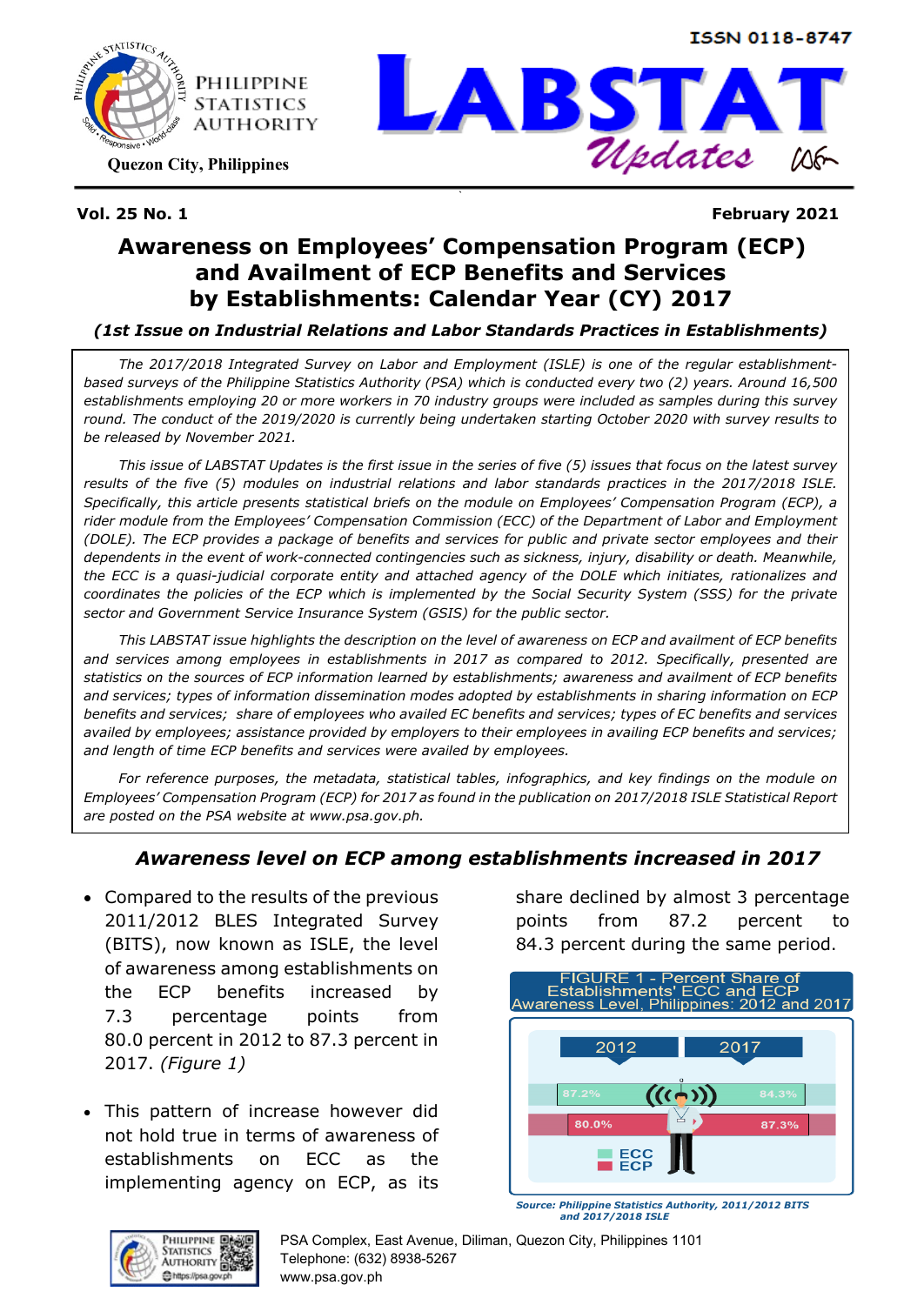### *SSS website and SSS seminars/lectures were still the most common sources of information about ECP in 2017*

- The ECC made use of different platforms to disseminate information about ECP programs and services among establishments. Of these various modes, SSS website (46.5%) and SSS seminars/lectures (40.9%) remain to be the most common sources of information on ECP in 2017. *(Table 1)*
- Nonetheless, with the availability of alternative platforms such as social media, the shares of these two (2) main sources of information both declined in 2017. The drop during the period was more evident in the seminars/lectures conducted by the SSS, from 49.7 percent in 2012 to 40.9 percent in 2017. *(Table 1)*

| <b>TABLE 1 - Top 3 Sources of Information For</b><br><b>Establishments About ECP, Philippines:</b><br>2012 and 2017<br>(In Percent) |                              |      |                              |      |  |
|-------------------------------------------------------------------------------------------------------------------------------------|------------------------------|------|------------------------------|------|--|
| No.                                                                                                                                 | 2012                         |      | 2017                         |      |  |
| $\mathbf{1}$                                                                                                                        | SSS<br>Website               | 50.8 | <b>SSS Website</b>           | 46.5 |  |
| $\mathcal{P}$                                                                                                                       | SSS<br>Seminars/<br>Lectures | 49.7 | SSS<br>Seminars/<br>Lectures | 40.9 |  |
| 3                                                                                                                                   | ECC<br>Seminars/<br>Lectures | 30.2 | Company/<br>Co-Workers       | 28.3 |  |
| <b>Note: Multiple response.</b><br>Source: Philippine Statistics Authority, 2011/2012 BITS<br>and 2017/2018 ISLE                    |                              |      |                              |      |  |

### *Eight (8) out of every ten (10) establishments in 2017 were knowledgeable about medical benefits under ECP*

- The main feature of the ECP is the provision of different benefits and services to workers affected by work-related injuries and diseases and their beneficiaries. In 2012, employers had ample information about ECP benefits concerning cash income benefits (83.5%); medical benefits (76.5%); and death benefits (42.8%). *(Table 2)*
- In 2017, however, majority of establishments reported that the information most learned by employers about ECP were medical benefits (81.5%); disability benefits (66.5%); and death/funeral benefits (52.1%). *(Table 2)*

| No.          | 2012                       |      | 2017                             |      |
|--------------|----------------------------|------|----------------------------------|------|
| $\mathbf{1}$ | Cash<br>income             | 83.5 | Medical<br><b>Benefits</b>       | 81.5 |
| 2            | Medical<br><b>Benefits</b> | 76.5 | Disability<br><b>Benefits</b>    | 66.5 |
| 3            | Death<br><b>Benefits</b>   | 42.8 | Death/Funeral<br><b>Benefits</b> | 52.1 |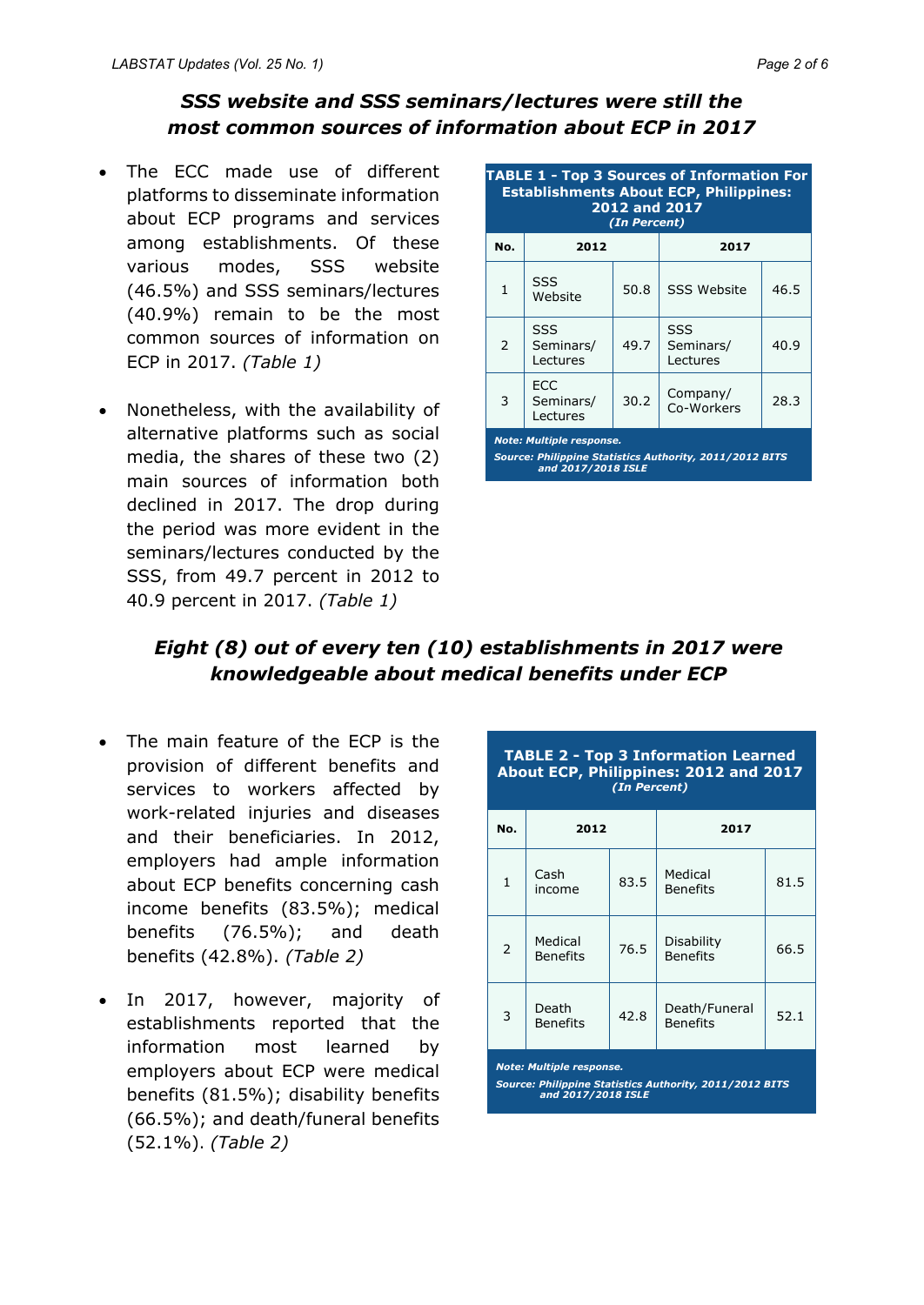#### *Seminars were the most adopted mode of sharing information about ECP among establishments*

- The purpose of ECP information dissemination is to enable the general public, especially the workers, to learn more about the program and to avail of ECP benefits and services. In the ECP rider module, the establishments were asked on how the information learned about the ECP were disseminated.
- In both survey rounds, most establishments responded that orientations/seminars were mostly

conducted to share their information to employees about ECP which were mainly done in coordination with SSS (48.6% and 44.0%) and on their own initiative (34.0% and 36.9%).

The third mode of information dissemination on ECP adopted by establishments was through the distribution of flyers/posters with shares of 14.4 percent in 2012 and 15.2 percent in 2017, respectively. *(Table 3)*

| TABLE 3 - Top 3 Modes of Information Dissemination about ECP,<br>Philippines: 2012 and 2017<br>(In Percent)   |                                         |      |                                         |      |  |  |
|---------------------------------------------------------------------------------------------------------------|-----------------------------------------|------|-----------------------------------------|------|--|--|
| No.                                                                                                           | 2012                                    |      | 2017                                    |      |  |  |
| $\mathbf{1}$                                                                                                  | Seminars in<br>coordination with<br>SSS | 48.6 | Seminars in<br>coordination with<br>SSS | 44.0 |  |  |
| $\overline{2}$                                                                                                | Seminars initiated by<br>Establishment  | 34.0 | Seminars initiated<br>by Establishment  | 36.9 |  |  |
| 3                                                                                                             | Flyers                                  | 14.4 | Flyers/Posters                          | 15.2 |  |  |
| <b>Note: Multiple response.</b><br>Source: Philippine Statistics Authority, 2011/2012 BITS and 2017/2018 ISLE |                                         |      |                                         |      |  |  |

## *Share of establishments with employees who availed of Employees' Compensation (EC) benefits declined in 2017*

• Establishments were also asked whether their employees had ever availed of EC benefits during the last three years of the reference period. During the previous round of the survey covering 2009 to 2011, seven out of every 10 (71.3%) establishments reported that their employees availed of the program. This share declined to six out of every 10 establishments (57.6%) during the 2015 to 2017 covered period. *(Figure 2)*



*and 2017/2018 ISLE*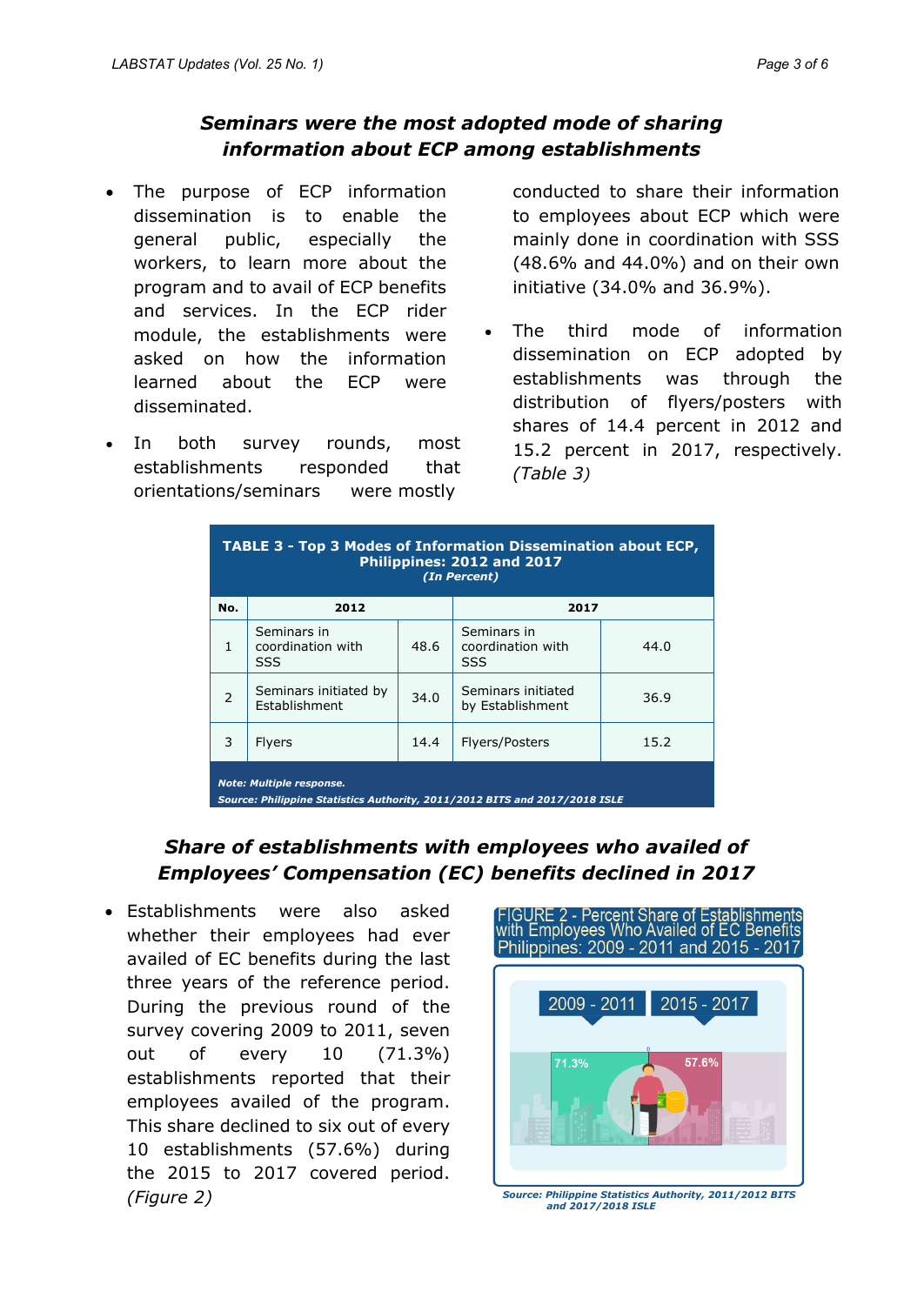- By type of benefits availed by employees from 2015 to 2017, the top three most availed benefits include medical benefits (75.2%); cash income (40.0%); and disability benefits (24.8%). *(Table 4)*
- Classified by major industry group, the availment of EC benefits was highest in electricity, gas, steam, and air conditioning supply (72.7%), followed by manufacturing (65.5%), and transportation and storage (63.1%). *(Figure 3)*

| <b>TABLE 4 - Top 3 EC Benefits Availed,</b><br>Philippines: 2009-2011 and 2015-2017<br>(In percent) |                            |      |                               |      |  |  |
|-----------------------------------------------------------------------------------------------------|----------------------------|------|-------------------------------|------|--|--|
| No.                                                                                                 | 2009 - 2011                |      | 2015 - 2017                   |      |  |  |
| $\mathbf{1}$                                                                                        | Cash<br>income             | 84.1 | Medical<br><b>Benefits</b>    | 75.2 |  |  |
| 2                                                                                                   | Medical<br><b>Benefits</b> | 66.0 | Cash<br>income                | 40.0 |  |  |
| 3                                                                                                   | Death<br><b>Benefits</b>   | 27.3 | Disability<br><b>Benefits</b> | 24.8 |  |  |

*Note: Multiple response.*

*Source: Philippine Statistics Authority, 2011/2012 BITS and 2017/2018 ISLE*



*Source: Philippine Statistics Authority, 2017/2018 ISLE*

- By length of time the benefits and services were received by employees, around 73.2 to 93.2 percent of establishments reported that employees received EC benefits within six months from the time of application during the period from 2009 to 2011. However, the share declined by more than two (2) percentage points with 70.3 to 90.9 percent reported during the period from 2015 to 2017. *(Table 6)*
- Establishments were also asked if they provided assistance to employees during their filing of application for EC benefits. Majority (96.5%) of establishments with employees that applied for EC

benefits reported that assistance was provided to their employees during the 2009 to 2011 period. Almost the same share (95.6%) of establishments provided assistance to employees from 2015 to 2017. *(Figure 4)*



*Source: Philippine Statistics Authority, 2011/2012 BITS and 2017/2018 ISLE*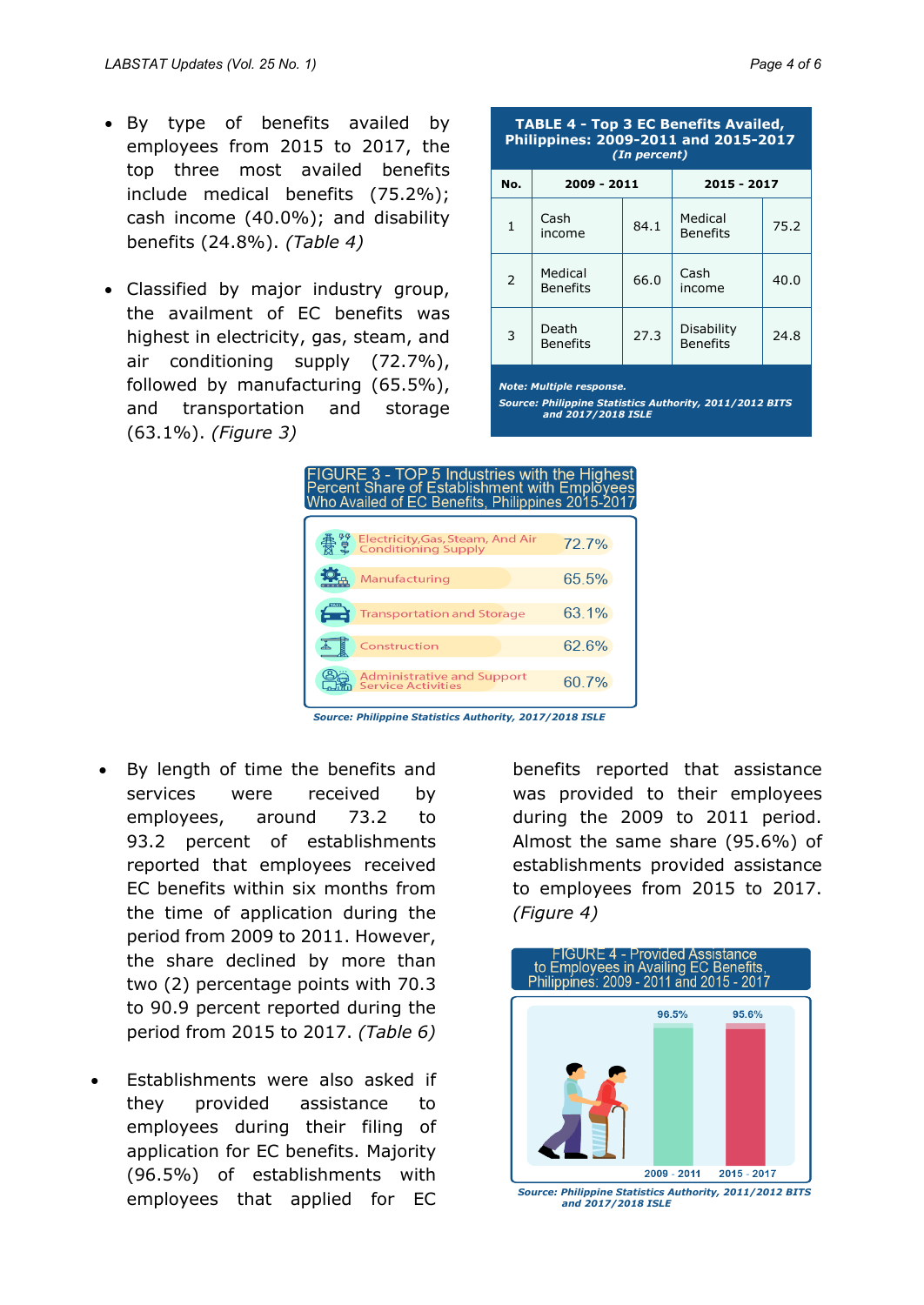#### *Establishments with employees who availed of EC services slightly increased during the 2015 to 2017 period*

- The percentage of establishments with employees who availed of EC services increased during the period from 18.1 percent in 2009 to 2011 to 22.0 percent in 2015 to 2017. *(Figure 5)*
- The most availed EC service by majority of establishments was skills/vocational training (62.7%) during the 2015 to 2017 period while entrepreneurial training (71.1%) posted the highest share during the 2009 to 2011 period. *(Table 5)*
- Around 69.9 to 80.1 percent of establishments with employees who benefitted from EC services reported that employees received EC services in about six months or less from the time application for approval were filed during the period from 2009 to 2011. This share increased to around 77.1 percent to 89.1 percent during the 2015 to 2017 period. *(Table 6)*
- Majority (97.8%) of the establishments responded that assistance had been provided to their employees when applying for EC services in 2009 to 2011. This share however declined to 88.7 percent during the period from 2015 to 2017. *(Figure 6)*



*Source: Philippine Statistics Authority, 2011/2012 BITS and 2017/2018 ISLE*

| <b>TABLE 5 - Top 3 EC Services Availed, Philippines:</b><br>2009-2011 and 2015-2017<br>(In percent) |                             |      |                               |      |  |  |
|-----------------------------------------------------------------------------------------------------|-----------------------------|------|-------------------------------|------|--|--|
| No.                                                                                                 | 2009 - 2011                 |      | 2015 - 2017                   |      |  |  |
| $\mathbf{1}$                                                                                        | Entrepreneurial<br>training | 71.1 | Skills/vocational<br>training | 62.7 |  |  |
| 2                                                                                                   | Vocational<br>training      | 47.0 | Medical<br>rehabilitation     | 34.6 |  |  |
| 3                                                                                                   | Rehabilitation              | 5.2  | Entrepreneurial               | 20.1 |  |  |
|                                                                                                     |                             |      |                               |      |  |  |

*Note: Multiple response.* 

*Source: Philippine Statistics Authority, 2011/2012 BITS and 2017/2018 ISLE*

# FIGURE 6 - Provided Assistance<br>to Employees in Availing EC Services Philippines: 2009 - 2011 and 2015 - 2017



*Source: Philippine Statistics Authority, 2011/2012 BITS and 2017/2018 ISLE*